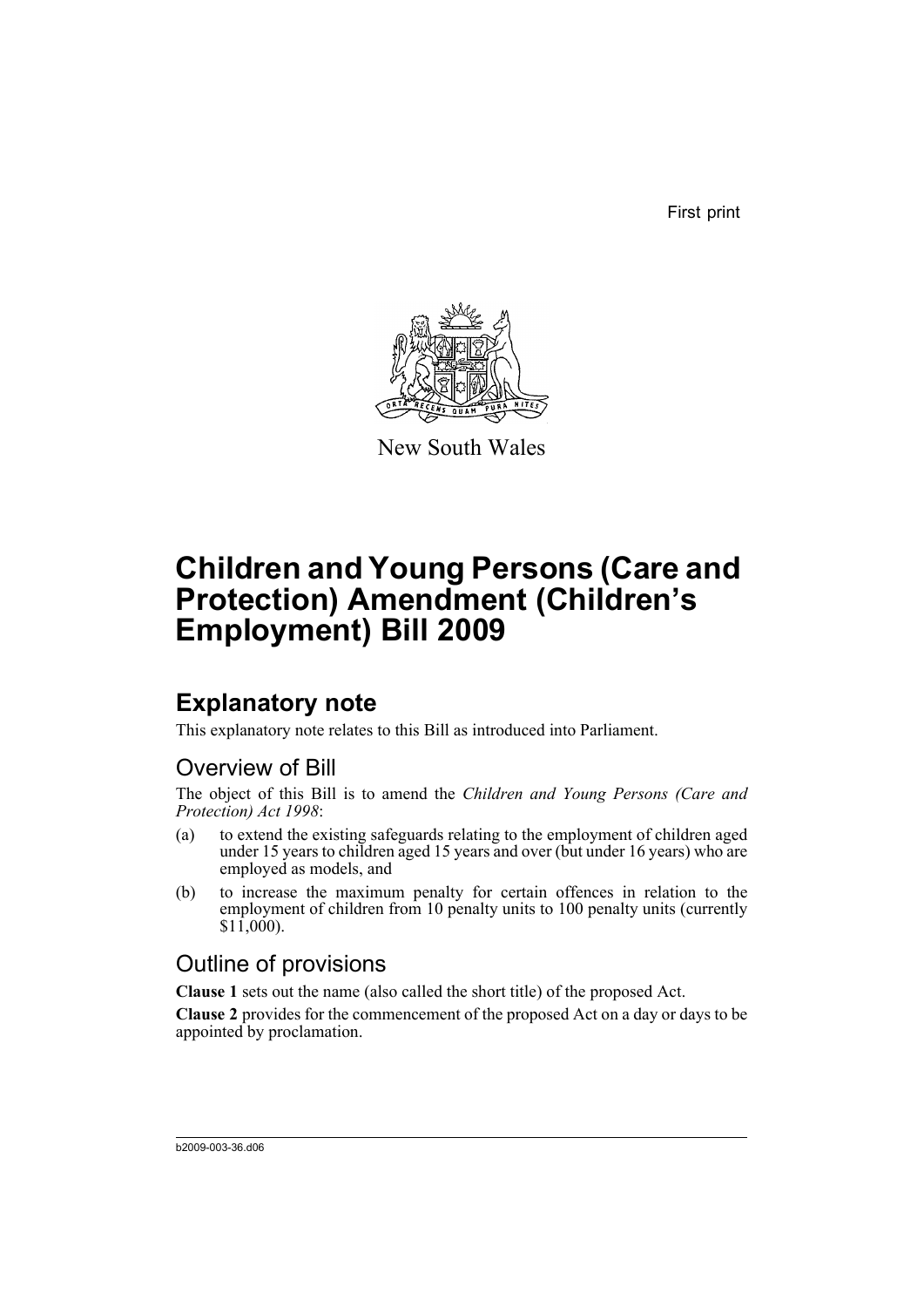Children and Young Persons (Care and Protection) Amendment (Children's Employment) Bill 2009

Explanatory note

#### **Schedule 1 Amendment of Children and Young Persons (Care and Protection) Act 1998 No 157**

Chapter 13 of the *Children and Young Persons (Care and Protection) Act 1998* (*the principal Act*) requires a person who employs a child under the age of 15 years to hold an employer's authority issued by the Minister for Community Services in certain circumstances. **Schedule 1 [1]** amends the definition of *child* in that Chapter so that this requirement, and the other requirements of the Chapter, extend to all children under the age of 16 years when employed as models.

Section 223 of the principal Act provides for various offences relating to children's employment, including employing a child in contravention of a condition of an employer's authority. **Schedule 1** [2] increases the maximum penalty for these offences from 10 penalty units to 100 penalty units (currently \$11,000).

**Schedule 1 [3]** provides for the making of savings and transitional regulations consequent on the enactment of the proposed Act.

**Schedule 1 [4]** inserts a transitional provision consequent on the enactment of the proposed Act.

### **Schedule 2 Amendment of Children and Young Persons (Care and Protection—Child Employment) Regulation 2005**

The *Children and Young Persons (Care and Protection—Child Employment) Regulation 2005* contains a Code of Practice that an employer is required to comply with as a condition of an employer's authority. **Schedule 2** makes a consequential amendment to the Code of Practice to extend the restrictions on the times of work for children aged between 8 and 15 years of age to children over 15 years of age (but under 16 years of age) employed as models.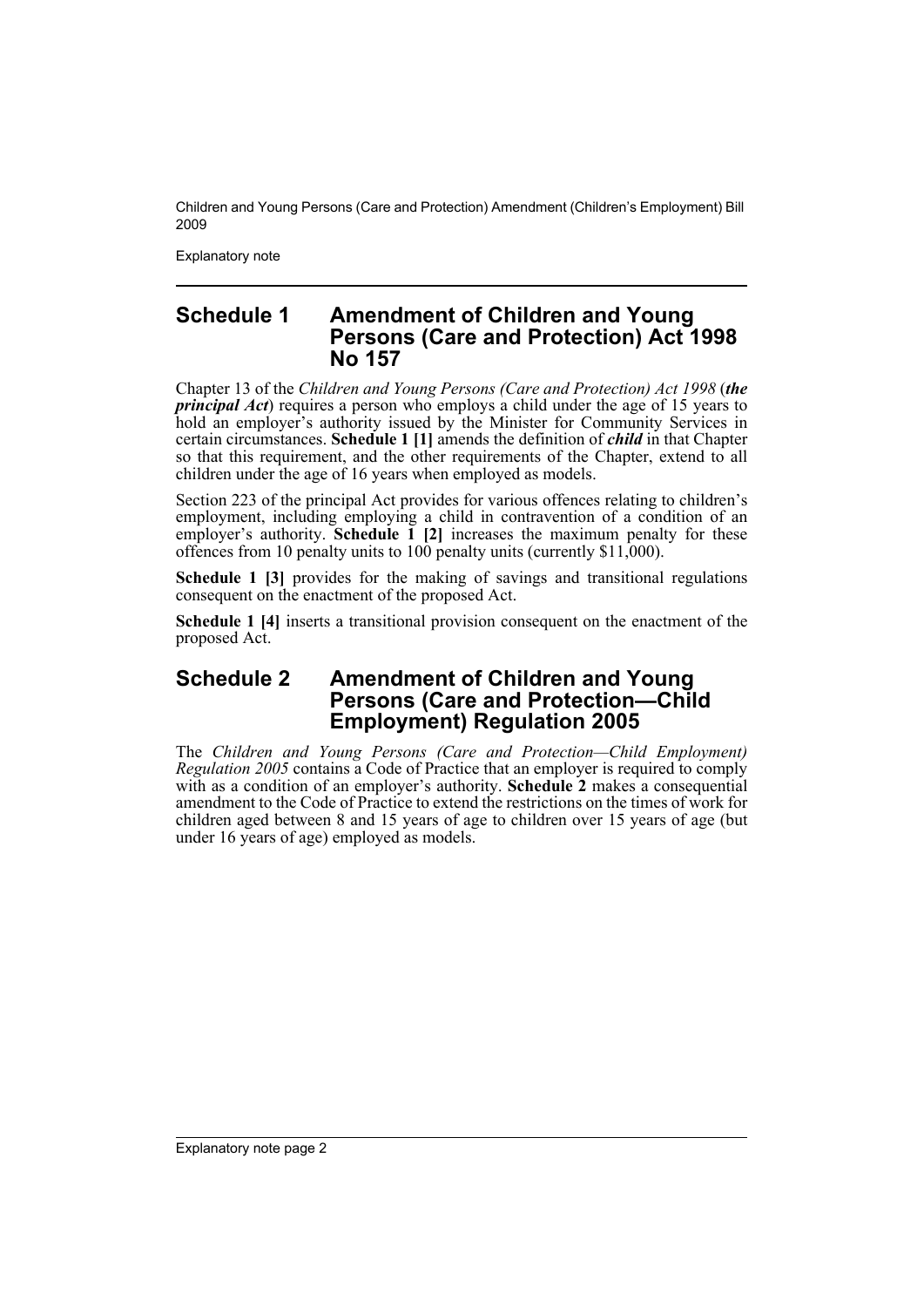First print



New South Wales

# **Children and Young Persons (Care and Protection) Amendment (Children's Employment) Bill 2009**

### **Contents**

|                                                                                                   | Page |
|---------------------------------------------------------------------------------------------------|------|
| Name of Act                                                                                       | 2    |
| Commencement                                                                                      | 2    |
| Amendment of Children and Young Persons (Care and<br>Protection) Act 1998 No 157                  | 3    |
| Amendment of Children and Young Persons (Care and<br>Protection-Child Employment) Regulation 2005 |      |
|                                                                                                   |      |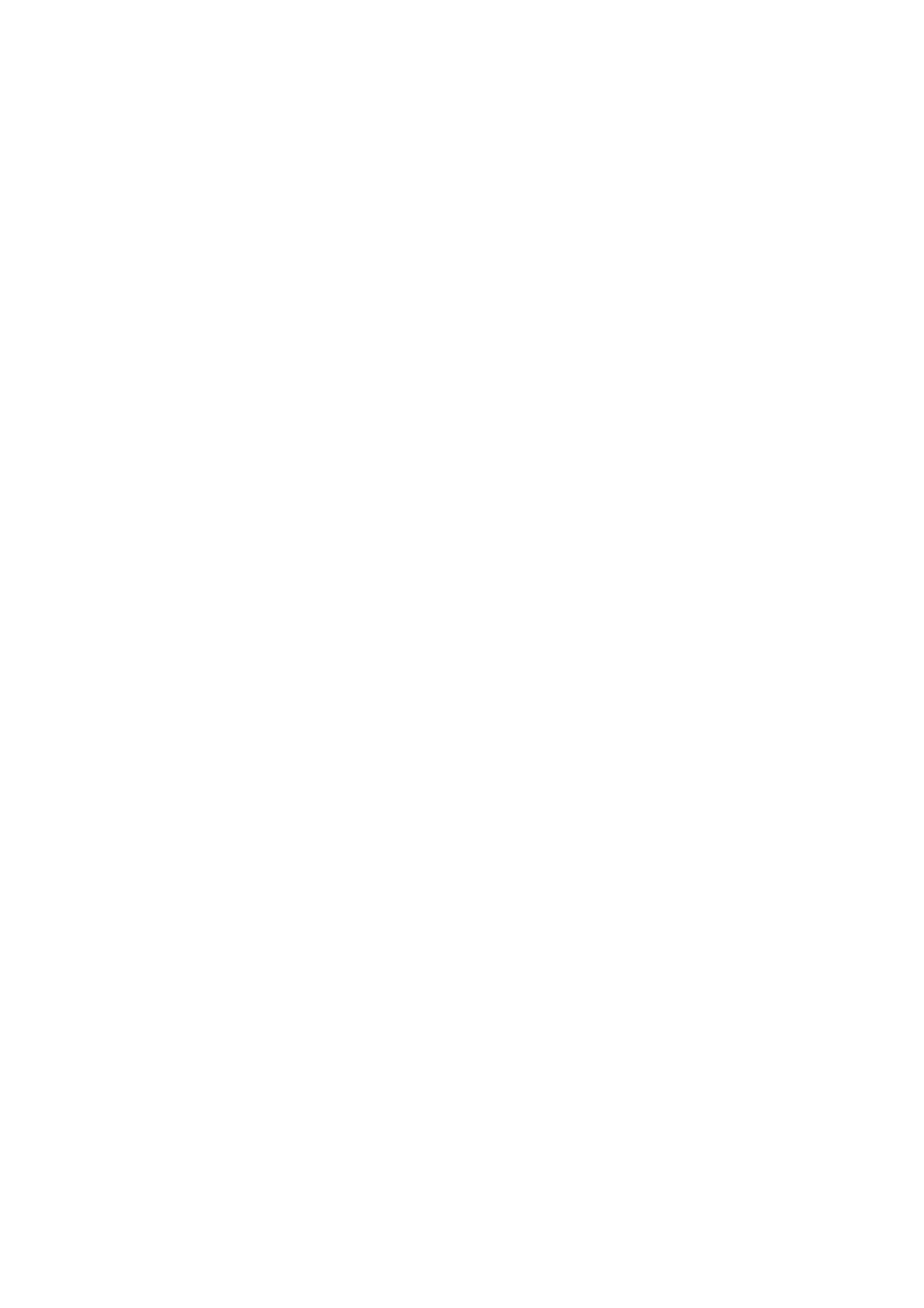

New South Wales

# **Children and Young Persons (Care and Protection) Amendment (Children's Employment) Bill 2009**

No , 2009

### **A Bill for**

An Act to amend the *Children and Young Persons (Care and Protection) Act 1998* and related legislation with respect to the employment of children.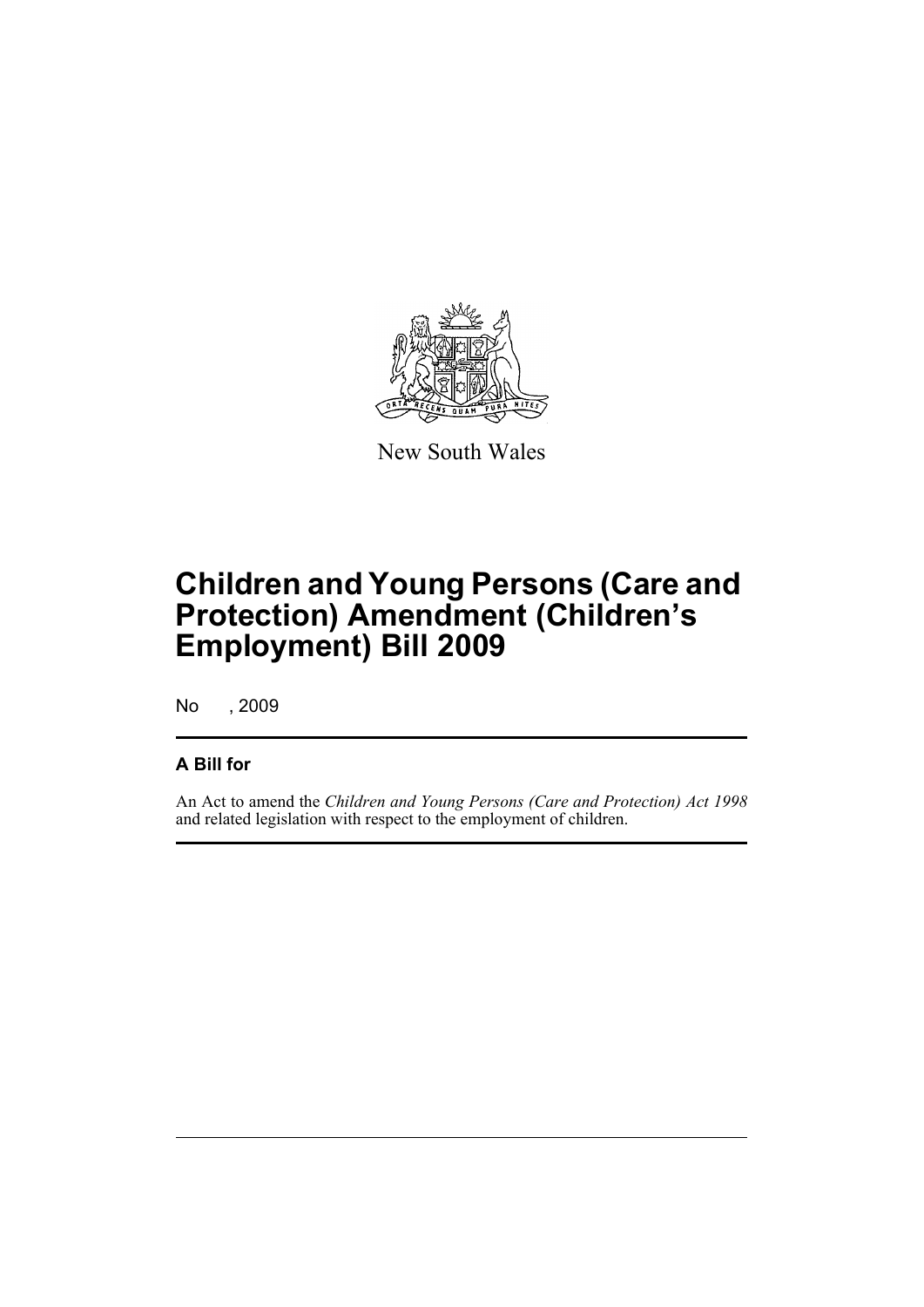#### Children and Young Persons (Care and Protection) Amendment (Children's Clause 1 Employment) Bill 2009

<span id="page-5-1"></span><span id="page-5-0"></span>

| The Legislature of New South Wales enacts: |                                                                                                                 |                |  |  |  |
|--------------------------------------------|-----------------------------------------------------------------------------------------------------------------|----------------|--|--|--|
|                                            | Name of Act                                                                                                     | $\overline{2}$ |  |  |  |
|                                            | This Act is the Children and Young Persons (Care and Protection)<br>Amendment (Children's Employment) Act 2009. | 3<br>4         |  |  |  |
|                                            | Commencement                                                                                                    | 5              |  |  |  |
|                                            | This Act commences on a day or days to be appointed by proclamation.                                            | 6              |  |  |  |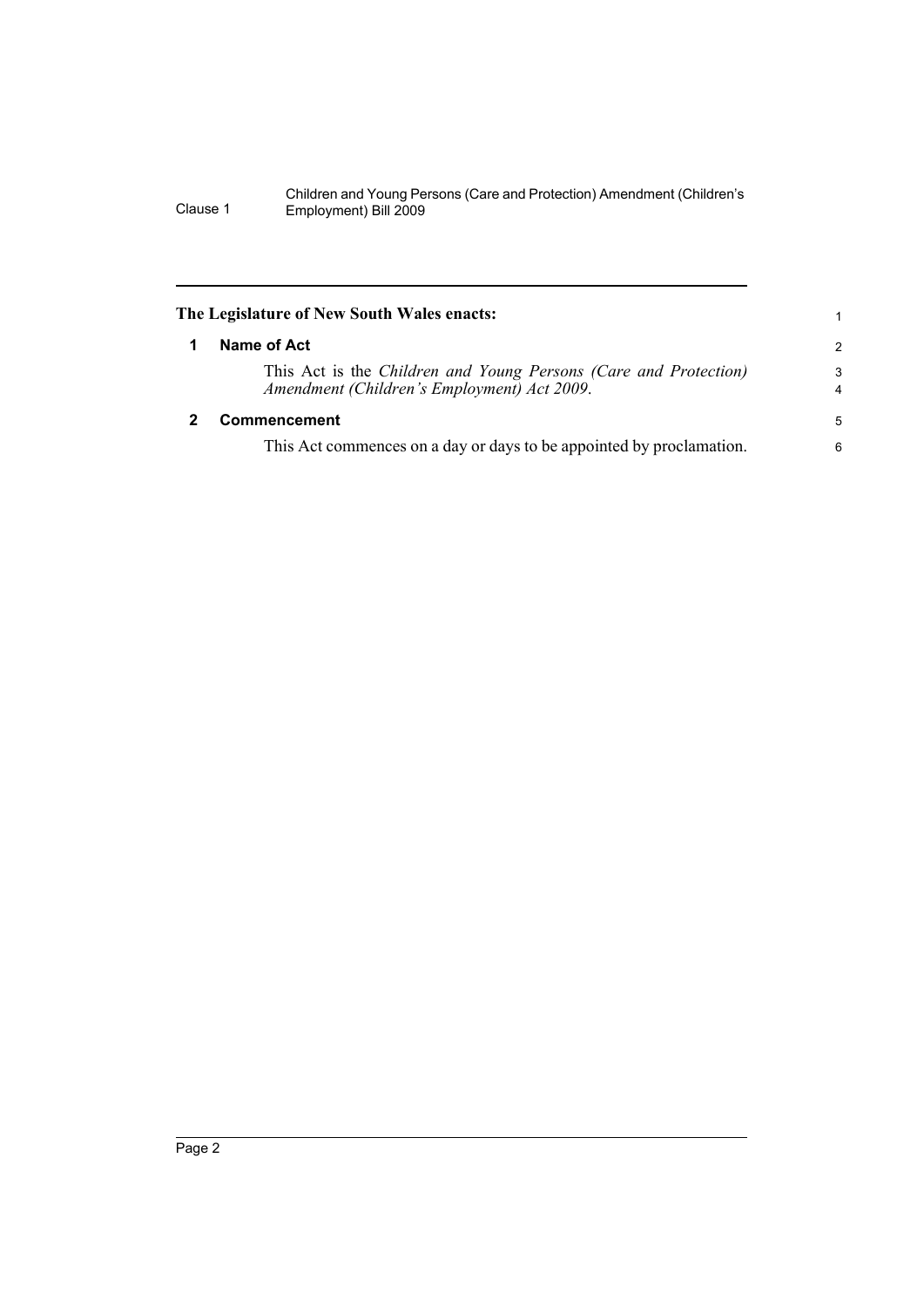Children and Young Persons (Care and Protection) Amendment (Children's Employment) Bill 2009

Amendment of Children and Young Persons (Care and Protection) Act 1998 No 157 Schedule 1

#### <span id="page-6-0"></span>**Schedule 1 Amendment of Children and Young Persons (Care and Protection) Act 1998 No 157**

| [1] | <b>Section 221 Definitions</b>                                                |     |                                                                                                                                                                                                                                                                                                                                                                                                                | 4                                      |
|-----|-------------------------------------------------------------------------------|-----|----------------------------------------------------------------------------------------------------------------------------------------------------------------------------------------------------------------------------------------------------------------------------------------------------------------------------------------------------------------------------------------------------------------|----------------------------------------|
|     | Omit the definition of <i>child</i> in section 221 (1). Insert instead:       |     |                                                                                                                                                                                                                                                                                                                                                                                                                | 5                                      |
|     | <i>child</i> means:                                                           |     |                                                                                                                                                                                                                                                                                                                                                                                                                | 6                                      |
|     |                                                                               | (a) | a person under the age of 15 years (except as provided by<br>paragraph (b)), or                                                                                                                                                                                                                                                                                                                                | $\overline{7}$<br>8                    |
|     |                                                                               | (b) | a person under the age of 16 years (in the case of<br>employment as a model).                                                                                                                                                                                                                                                                                                                                  | 9<br>10                                |
| [2] | Section 223 Certain employers of children to be authorised                    |     |                                                                                                                                                                                                                                                                                                                                                                                                                | 11                                     |
|     |                                                                               |     | Omit "10 penalty units". Insert instead "100 penalty units".                                                                                                                                                                                                                                                                                                                                                   | 12                                     |
| [3] | Schedule 3 Savings, transitional and other provisions                         |     |                                                                                                                                                                                                                                                                                                                                                                                                                | 13                                     |
|     | Insert at the end of clause $1(1)$ :                                          |     |                                                                                                                                                                                                                                                                                                                                                                                                                |                                        |
|     |                                                                               |     | Children and Young Persons (Care and Protection) Amendment<br>(Children's Employment) Act 2009                                                                                                                                                                                                                                                                                                                 | 15<br>16                               |
| [4] | <b>Schedule 3</b>                                                             |     |                                                                                                                                                                                                                                                                                                                                                                                                                | 17                                     |
|     | Insert at the end of the Schedule with appropriate Part and clause numbering: |     |                                                                                                                                                                                                                                                                                                                                                                                                                |                                        |
|     | <b>Part</b>                                                                   |     | Provision consequent on enactment of                                                                                                                                                                                                                                                                                                                                                                           | 19                                     |
|     |                                                                               |     | <b>Children and Young Persons (Care and</b>                                                                                                                                                                                                                                                                                                                                                                    | 20                                     |
|     |                                                                               |     | <b>Protection) Amendment (Children's</b>                                                                                                                                                                                                                                                                                                                                                                       | 21                                     |
|     |                                                                               |     | <b>Employment) Act 2009</b>                                                                                                                                                                                                                                                                                                                                                                                    | 22                                     |
|     | <b>Application of amendment</b>                                               |     |                                                                                                                                                                                                                                                                                                                                                                                                                | 23                                     |
|     |                                                                               |     | The amendment to the definition of <i>child</i> in section 221 made by<br>the Children and Young Persons (Care and Protection)<br>Amendment (Children's Employment) Act 2009 extends to the<br>employment of a person on or after the commencement of that<br>amendment, even if the contract or other arrangement under<br>which the person is employed was entered into or made before<br>that commencement. | 24<br>25<br>26<br>27<br>28<br>29<br>30 |

1 2 3